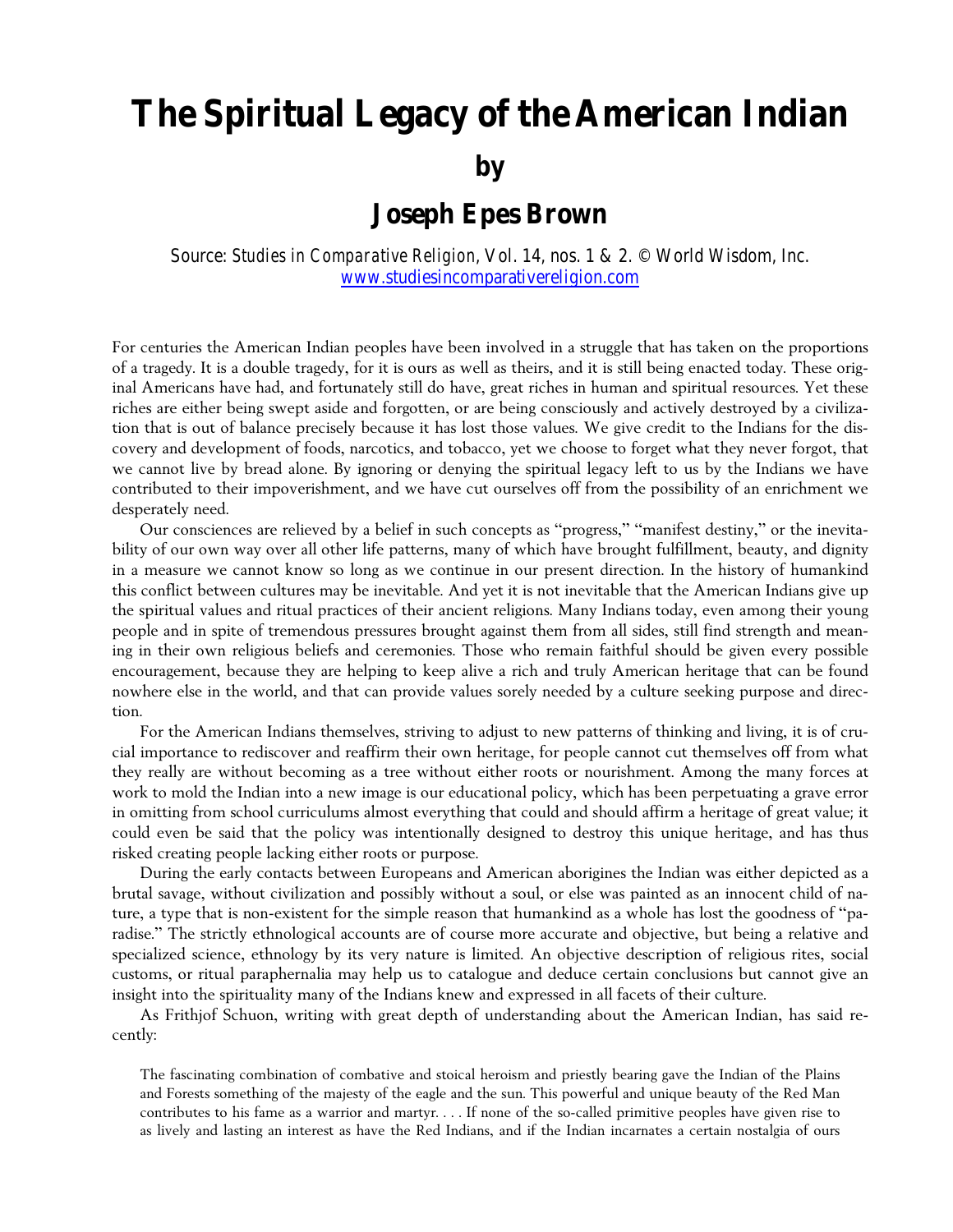which it would be wrong to call puerile, there must be some cause for it in the Indian himself, for "where there is smoke there is fire."<sup>[1](#page-1-0)</sup>

There are times, to be sure, when our unfamiliarity with their symbolical forms, coupled with our own ethnocentricity, cause us to doubt whether American Indians had what we call "civilization," or whether they were developed enough to worship a Supreme Being approaching that which Christianity refers to as God. With our own overemphasis on mental activity we are apt to think that the Indian, without any written language, lacks something important or necessary in not possessing a scholastic or dialectical type of doctrinal presentation. However such a "lack" may have prevented *us* from understanding the completeness and depth of their wisdom, it represents for the Indians a very effective type of spiritual participation in which the essential ideas and values, reflected by a world of forms and symbols, are spontaneously and integrally *lived*. Undoubtedly Saint Bernard expressed something of the Indian's perspective when he said:

What I know of the divine sciences and Holy Scripture, I learnt in woods and fields. I have had no other masters than the beeches and the oaks. Listen to a man of experience: thou wilt learn more in the woods than in books. Trees and stones will teach thee more than thou canst acquire from the mouth of a magister.

A further barrier to our understanding is our deep-rooted prejudice against the nomadic way of life many of the Indian groups followed. We are so blinded by the perspectives of our own society that we cannot realize that complex material achievements of the type we possess, or rather by which we are often possessed, are usually had at the expense of human and spiritual values. A minimum of material possessions does not necessarily mean a corresponding poverty in mental and spiritual achievements. The nomadic type of culture offers valuable lessons to the contemporary industrial person who is in danger of being crushed by the sheer weight of civilization, and who therefore often sacrifices the deepest and most meaningful values of life by identifying with an endless series of distracting and often destructive gadgets.

The material that is presented in this chapter is drawn from the traditions of the Indians of the Great Plains. The tribes of the Plains, with their unusual intellectuality, and with the great beauty and dignity of their cultural forms, represent an especially rich development among Amerindian peoples. It is not without reason that whenever the typical American Indian is to be represented it is usually the Plains Indian, with his magnificent fringed buckskin, eagle feathers, and quill decorations—all making for one of the most noble, dignified, and spectacular costumes to be found anywhere in the world. Another lifelong student of the American Indian, Hartley Burr Alexander, also emphasizes their unique position: "Under the great tutelage of Nature, noble and beautiful ceremonies were created, having at their hearts truths universal to mankind; and nowhere in America were such mysteries loftier and more impressive than among the tribes of the Great Plains."<sup>[2](#page-1-1)</sup>

A second reason for concentrating on the Plains Indians is simply my familiarity with them. For over a year I had the opportunity of living with an old man, Black Elk (*Hehaka Sapa*), who was a Lakota Sioux of the Pine Ridge Reservation in South Dakota. During this year Black Elk and his close friend Little Warrior freely told me about their religion and gave me the keys to the spiritual meaning behind the forms of their rites and symbols. This new understanding made clear to me why these old men, and others among their people, manifested in their being and in every act a nobility, serenity, generosity, concentration, and kindness that we usually associate with the saints of the better-known religions. Indeed it is in these two personalities that we have proof of the efficacy and reality of the Indian's spiritual methods and values.

I first learned of Black Elk through a remarkable book recorded by John Neihardt under the title *Black Elk Speaks* (1932). But it was not until 1948, after many months of travel, that I was able to find him living with

<span id="page-1-0"></span><sup>&</sup>lt;sup>1</sup> "The Shamanism of the Red Indians," in *The Feathered Sun: Plains Indians in Art and Philosophy* (Bloomington, IN: World Wisdom Books, 1990), pp. 40-41, 41n.

<span id="page-1-1"></span><sup>2</sup> *North American Mythology*, The Mythology of All Races series, vol. X (Boston, 1916, 1937), p. 77.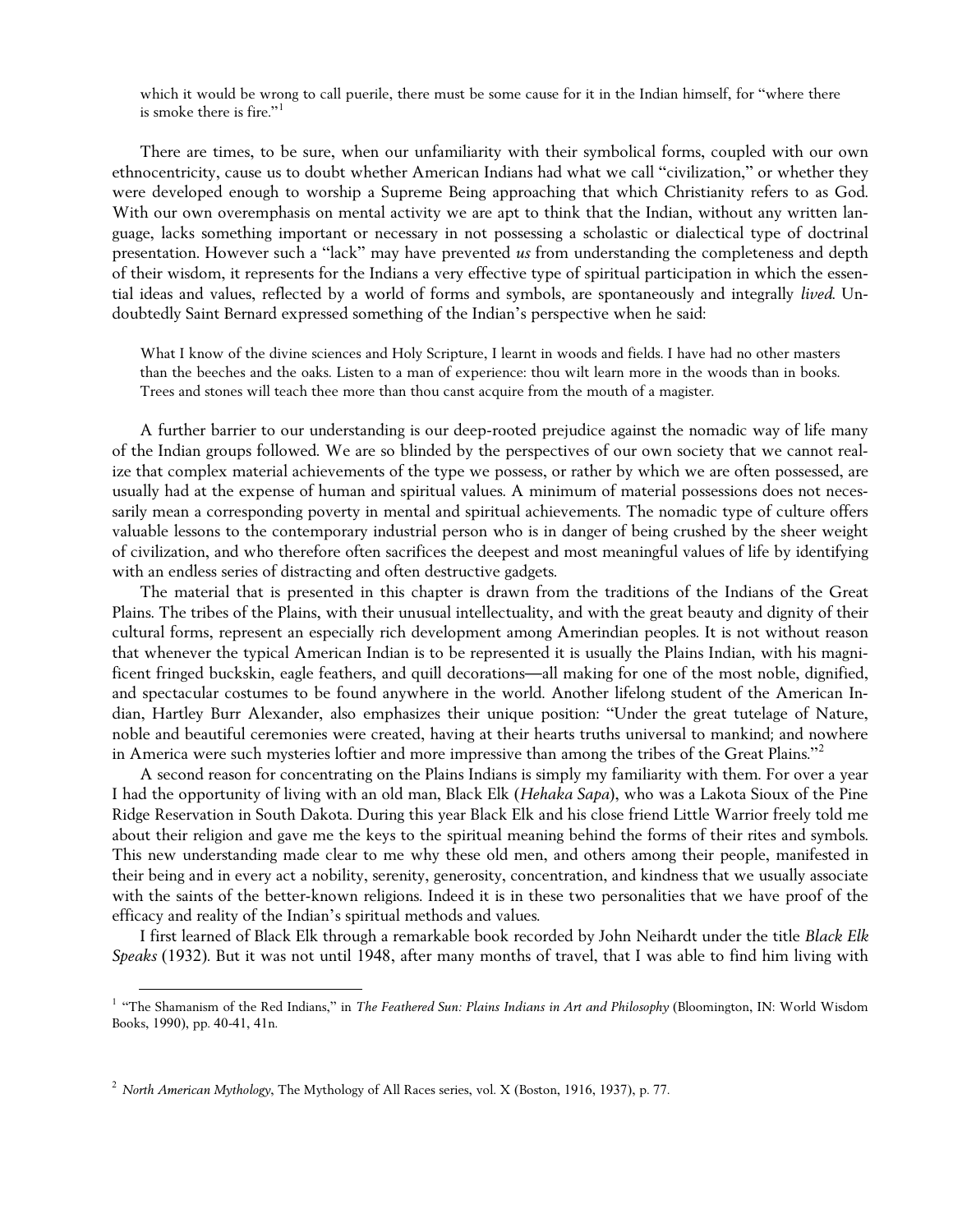his family in a little canvas tent in a migrant potato-picking camp in Nebraska. I well remember him as he sat on an old sheepskin hide, ill and pitiful, with his almost totally blind eyes staring beyond that which surrounded him. I sat beside him for some time, and still without speaking offered him a stone pipe filled with tobacco and *kinnikinnik* in the manner that I had been taught by old men of other tribes. We smoked in silence until finally, with a soft and kindly voice, he spoke in Lakota. His son translated. He surprised me by saying that he had anticipated my coming, was glad that I was there beside him, and asked if I would remain with him, for there was much that he would like to tell me before, as he said, he would "pass from this world of darkness into the other real world of light." I therefore returned with him to his log cabin on the reservation, lived with him and his generous family for almost a year, and from him and his friends I learned about the religion of his people. Every day he talked for several hours until a veil of silence fell in which one could sense that he was so absorbed within the realities of which he was speaking that words no longer had meaning. Indeed, the greater part of what I learned from Black Elk was not what he said, as valuable as this was, but what he was from his very being, which seemed to hover between this world of forms and the other world of the spirit. In all that he was there radiated an atmosphere that made one feel that one was in the presence of a holy man.

Although this sanctity and wholeness was evident in other old people among the Sioux, there was in Black Elk some special quality that set him apart from his people. From the early age of nine he had received visions with an unusual frequency and intensity, so that under their power he lived with the burning compulsion to help his people by bringing back to life the "flowering tree" of their religious heritage. This tree had once flourished and borne fruit at the center of their nation, but now it had withered and Black Elk knew not what to do.

With tears running, O Great Spirit, Great Spirit, my Grandfather—with running tears I must say now that the tree has never bloomed. A pitiful old man, you see here, and I have fallen away and have done nothing. Here at the center of the world, where you took me when I was young and taught me; here, old, I stand, and the tree is withered, Grandfather, my Grandfather!

Again, and maybe the last time on this earth, I recall the great vision you sent me. It may be that some little root of the sacred tree still lives. Nourish it then, that it may leaf and bloom and fill with singing birds. Hear me, not for myself, but for my people; I am old. Hear me that they may once more go back into the sacred hoop and find the good red road, the shielding tree. $3$ 

Because of this mission to keep alive his religious heritage, Black Elk wished to pass on to his people and to the world those aspects of his religion that were recorded in *Black Elk Speaks*, and in the book I recorded for him in 1953, *The Sacred Pipe*. It is in keeping with his wish, and for the sake of the values themselves, that I present the following material.

One of the symbols that expresses most completely the Plains Indian concept of the relationship between human beings and the world of nature surrounding them is a cross inscribed within a circle. The symbol is painted on a number of ritual objects, and on the bodies and heads of people who participate in tribal ceremonies. Its form is reflected in the circular shape and central fire of the tipi, the Indian's home; its pattern is found in the Sun Dance and purification lodges and in many of the ritual movements. For example, in the Hako ceremony of the Pawnee, the priest draws a circle on the earth with his toe: "The circle represents a nest, and is drawn by the toe, because the Eagle [symbol of the Great Mysterious] builds its nest with its claws. Although we are imitating the bird making its nest, there is another meaning to the action; we are thinking of *Tirawa* making the world for the people to live in."[4](#page-3-0)

<sup>3</sup> Black Elk, as told to John G. Neihardt, *Black Elk Speaks* (New York, 1932), pp. 279-280. Reprinted in paperback by the Bison Series of the University of Nebraska, 1961.

<span id="page-2-0"></span><sup>4</sup> Alice C. Fletcher, *The Hako: A Pawnee Ceremony*, annual report of the Bureau of American Ethnology, XXII, ii, 1904.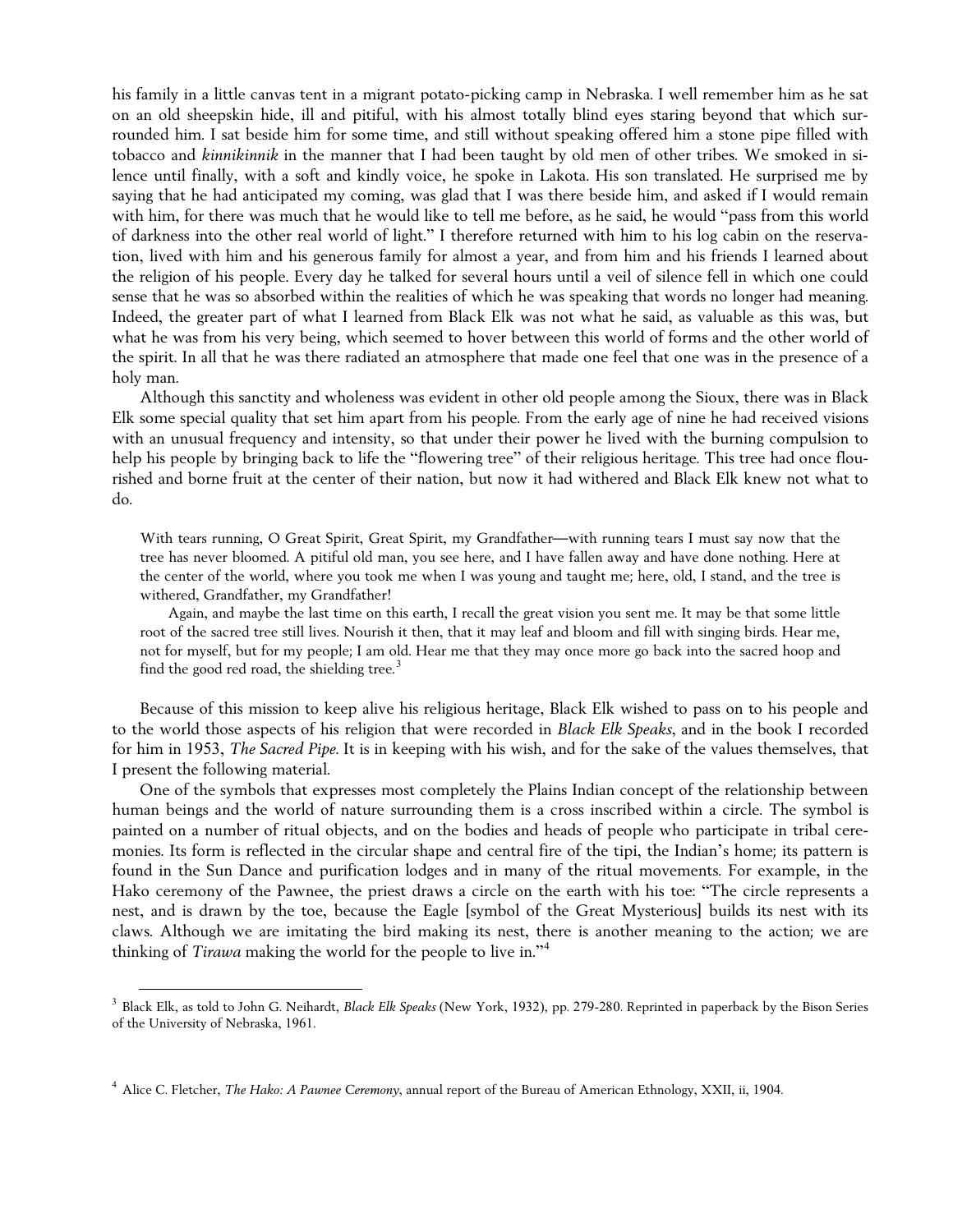In complaining that the Indian must now live in a *square* log house, a form without power to the Indians, Black Elk once said:

You have noticed that everything an Indian does is in a circle, and that is because the Power of the World always works in circles, and everything tries to be round. In the old days when we were a strong and happy people, all our power came to us from the sacred hoop of the nation, and so long as the hoop was unbroken, the people flourished. The flowering tree was the living center of the hoop, and the circle of the four quarters nourished it. The east gave peace and light, the south gave warmth, the west gave rain, and the north with its cold and mighty wind gave strength and endurance. This knowledge came to us from the outer world with our religion. Everything the Power of the World does is done in a circle. The sky is round, and I have heard that the earth is round like a ball, and so are all the stars. The wind, in its greatest power, whirls. Birds make their nests in circles, for theirs is the same religion as ours. The sun comes forth and goes down again in a circle. The moon does the same, and both are round. Even the seasons form a great circle in their changing, and always come back again to where they were. The life of a man is a circle from childhood to childhood, and so it is in everything where power moves. Our teepees were round like the nests of birds, and these were always set in a circle, the nation's hoop, a nest of many nests, where the Great Spirit meant for us to hatch our children.<sup>[5](#page-3-1)</sup>

At the center of the circle, uniting within a point the four directions of the cross and all the other quaternaries of the Universe, is a human person. Without the awareness that they bear within themselves this sacred center, human beings are in fact less than human. It is to recall the virtual reality of this center that the Indians have so many rites based on the cross within the circle.

One of the most precise ritual expressions of this "centrality" is found in one of the rites of the Arapaho Sun Dance, in which their Sacred Wheel is placed against each of the four sides of a man's body, starting from the feet and moving to the head, and is then turned sunwise four times, until finally it is lowered over the head, with the four attached eagle feathers hanging down over the man's breast, so that he is ritually at the center, a vertical axis to the horizontal wheel.

This concept of the vertical axis explains the sacredness of the number seven to the Indians, and it is interesting to note that their interpretation is identical to that found in other major religions. In adding the vertical dimensions of sky and earth to the four horizontal ones of space, we have six dimensions, with the seventh as the point at the center where all the directions meet.

To realize this symbol in its fullness we must conceive of three horizontal circles inscribed with crosses, all three pierced by the vertical axis of humanity itself. For the Indians understand that human beings are intermediate between sky and earth, linking the two, with feet on the ground and the head, or intellect, at the center of the firmament. The middle disc, like the vertical axis, represents humanity, for in joining sky and earth, it is neither pure spirit nor gross matter, but a synthesis of both. This particular symbol may be found among the Crow in the three rings they often paint around the sacred cottonwood tree at the center of their circular Sun Dance lodge. It was further explained to me by an old Crow priest or medicine man that these circles represent the three "worlds" that constitute human beings: body, soul, and spirit, or again: gross, subtle, and pure.

Once this concept of humanity and its relationship to the universe has been understood, one is able to understand the Indians approach to the forms of virgin nature that surrounded them, and which they knew so intimately. In most of the great religious traditions of the world people built centers of worship in the form of cathedrals, churches, or temples, and in these centers and in the many symbolical forms introduced into them, people expressed their image of the universe. It is certainly not difficult to sense this totality, or to feel that one is actually at the center of the world when one is inside the great medieval cathedrals of Europe. For the Indians, however, the world of nature itself was their temple, and within this sanctuary they showed great respect to every form, function, and power. That the Indians held as sacred all the natural forms surrounding them is not unique, for other traditions (Japanese Shinto, for example) respect created forms as manifestations of God's works. But what is almost unique in the Indians' attitude is that their reverence for nature and for

<span id="page-3-1"></span><span id="page-3-0"></span><sup>5</sup> *Black Elk Speaks*, pp. 198-200.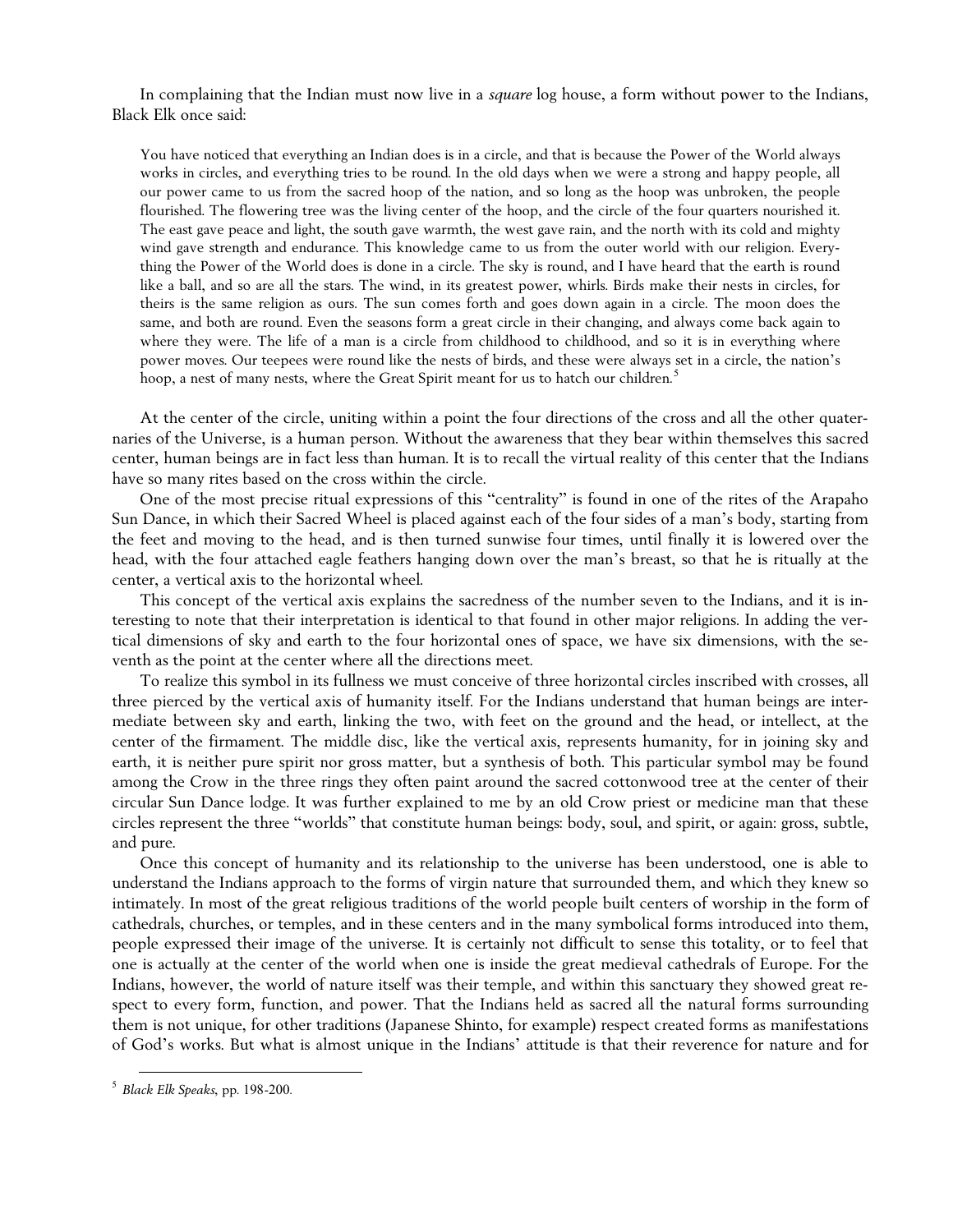life is *central* to their religion: each form in the world around them bears such a host of precise values and meanings that taken all together they constitute what one would call their "doctrine."

In my first contacts with Black Elk almost all that he said was phrased in terms involving animals and natural phenomena. I naively wished that he would begin to talk about religious matters, until I finally realized that he was, in fact, explaining his religion. The values I sought were to be found precisely in his stories and accounts of the bison, eagle, trees, flowers, mountains, and winds.

Due to this intense preoccupation with the forms of nature, Indians have been described as being in their religion either pantheistic, idolatrous, or downright savage. It is hardly necessary to reply to the two latter terms, but the more subtle charge of pantheism, which involves equating God with manifested forms, requires some clarification.

In the extremely beautiful creation myths of the Plains Indians, which are amazingly similar to the biblical Genesis, the animals were created before human beings, so that in their anteriority and divine origin they have a certain proximity to the Great Spirit (*Wakan-Tanka* in the language of the Sioux), which demands respect and veneration. In them the Indian sees actual reflections of the qualities of the Great Spirit, which serve the same function as revealed scriptures in other religions. They are intermediaries or links between human beings and God. This explains not only why religious devotions may be directed to the deity *through* the animals, but it also helps us to understand why contact with, or from, the Great Spirit, comes to the Indian almost exclusively through visions involving animal or other natural forms. Black Elk, for example, received spiritual power (*wochangi*) from visions involving the eagle, the bison, Thunder-beings, and horses; and it is said that Crazy Horse, the great chief and holy man, received his power and invulnerability from the rock, and also from a vision of the shadow.

Although these natural forms may reflect aspects of the Great Spirit, and eventually cannot be other than the Great Spirit, they are nevertheless not identified with He "who is without Parts," and who in His transcendent unity is above all particular created forms. The Indian therefore cannot be termed a pantheist, if we accept this term in the usual sense. Black Elk has formulated well this mystery in the following statement:

. . . We regard all created beings as sacred and important, for everything has a *wochangi*, or influence, which can be given to us, through which we may gain a little more understanding if we are attentive. We should understand well that all things are the works of the Great Spirit. We should know that He is within all things; the trees, the grasses, the rivers, the mountains and all the four-legged animals, and the winged peoples; and even more important, we should understand that He is also above all these things and peoples.<sup>[6](#page-4-0)</sup>

To make these distinctions more precise, it should be noted that in the language of the Sioux (Lakota), the Great Spirit may be referred to as either Father (*Ate*) or Grandfather (*Tunkashila*). *Ate* refers to the Great Spirit in relation to His creation, in other words, as Being, whereas *Tunkashila* is the non-manifest essence, independent of the limitations of creation. These same distinctions have been enunciated by Christian theologians using the term God as distinct from Godhead, and in the Hindu doctrines that differentiate between Brahma (the masculine form) and Brahman (the neuter form).

In recalling the symbol of the circle, cross, and central axis, we can now see that although humans were created last of all the creatures, they are also the "axis," and thus in a sense the first. For if each animal reflects particular aspects of the Great Spirit, human beings, on the contrary, may include within themselves all the aspects. A human being is thus a totality, bearing the Universe within himself or herself and through the intellect having the potential capacity to live in continual awareness of this reality. As Black Elk has said: "Peace ... comes within the souls of men when they realize their relationship, their oneness, with the universe and all its powers, and when they realize that at the center of the Universe dwells *Wakan-Tanka*, and that this center is really everywhere, it is within each of us."<sup>[7](#page-5-0)</sup>

<sup>6</sup> Joseph Epes Brown, *The Sacred Pipe* (Norman, Oklahoma: University of Oklahoma, 1953), pp. xx, 59.

<span id="page-4-0"></span><sup>7</sup> *The Sacred Pipe*, p. 115.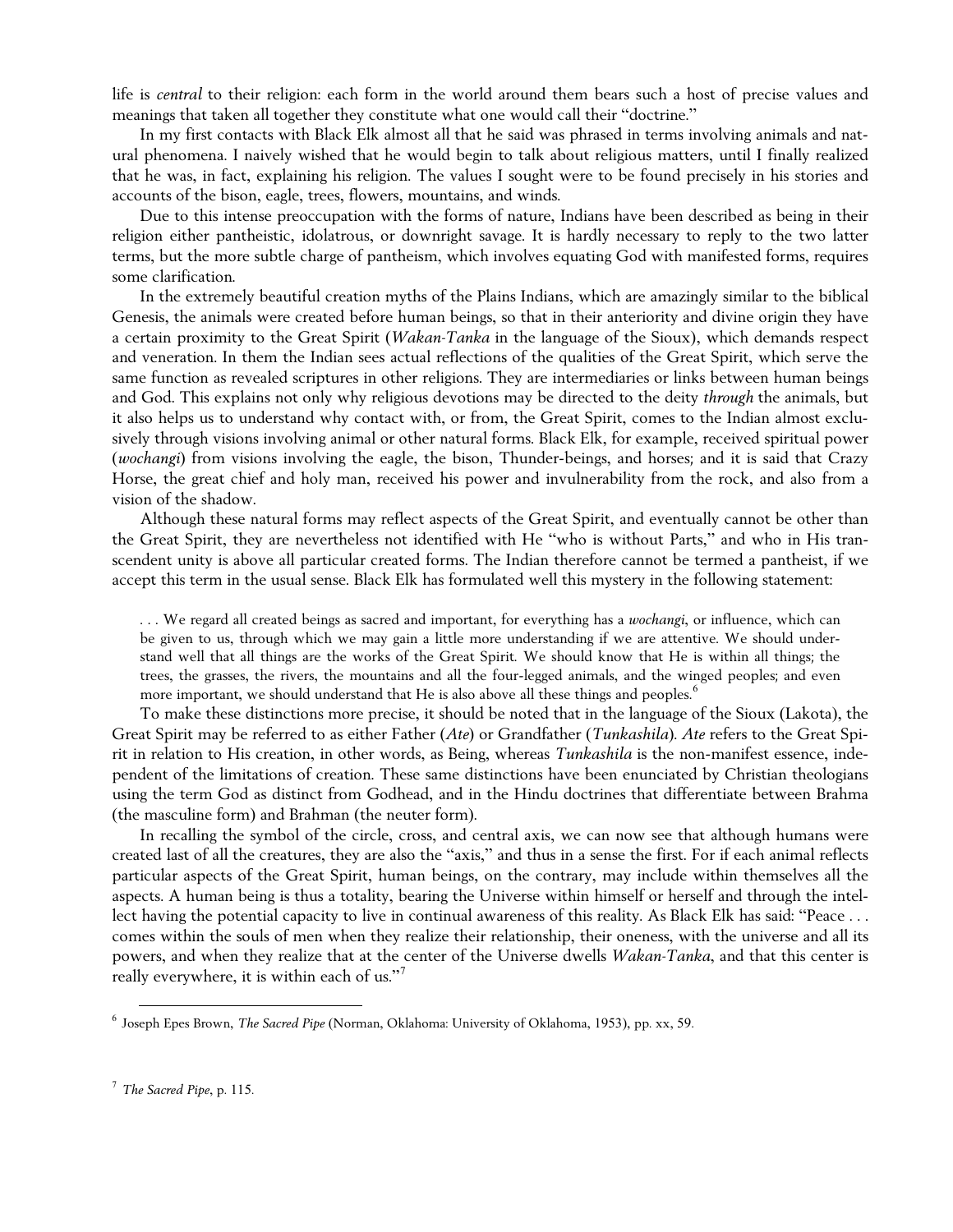The Indian believes that such knowledge cannot be realized unless there is perfect humility, unless human beings humble themselves before the entire creation, before the smallest ant, realizing their own nothingness. Only in being nothing may an individual human being become everything, and only then realize the essential kinship with all forms of life. A human being's center, or Life, is the same center or Life of all that is.

Because of humankind's totality and centrality it has the almost divine function of guardianship over the world of nature. Once this role is ignored or misused people are in danger of being shown ultimately by nature who in reality is the conqueror and who the conquered. It could also be said, from another perspective, that in the past humans had to protect themselves from the forces of nature, whereas today it is nature that must be protected from humans.

Nothing is more tragic or pitiful than the statements of Indians who have survived to see their sacred lands torn up and desecrated by a people of an alien culture who, driven largely by commercial interests, have lost the sense of protective guardianship over nature. Typical are the words of an old Omaha:

When I was a youth, the country was very beautiful. Along the rivers were belts of timberland, where grew cottonwood, maple, elm, ash, hickory, and walnut trees, and many other shrubs. And under these grew many good herbs and beautiful flowering plants. In both the woodland and the prairies I could see the trails of many kinds of animals and could hear the cheerful songs of many kinds of birds. When I walked abroad I could see many forms of life, beautiful living creatures which *Wakanda* had placed here; and these were, after their manner, walking, flying, leaping, running, playing all about. But now the face of all the land is changed and sad. The living creatures are gone. I see the land desolate and I suffer an unspeakable sadness. Sometimes I wake in the night and I feel as though I should suffocate from the pressure of this awful feeling of loneliness.<sup>[8](#page-5-1)</sup>

Too often statements such as this are passed off as nostalgic romanticism, but if we understand the full meaning of the world of nature for the Indian, we realize that we are involved witnesses to a great tragedy, whose final act is still to be seen.

The remarkable spiritual development to be found among many of the Plains Indians derives not only from their close contact with nature, but also through rigorous participation in a multitude of rites and symbols of a supernatural origin, which are often of great complexity. Through participation in these rites, which have been faithfully transmitted from generation to generation, the Indian comes to know, to understand, and then to seek those values reflected in the great mirror of nature. Far from being simple and passive "children of nature," the Indians have dynamic personalities of great force, courage, and intelligence, and often undergo intense suffering and sacrifice in becoming what they are and in preserving what they have.

Through people such as Black Elk, Little Warrior, Standing Bear, *Ohiyesa* (Charles Eastman), and others, we are able to understand the wisdom in their rites and cultural forms. We know of the sacred power they individually received when they made their religious retreats (*hanblecheyapi*), alone on high mountain tops, going for four days or more without food or water, and praying continually that the Great Spirit might hear and in compassion send one of His messengers in a vision.

In the religious retreat the Indian as an individual sought spiritual renewal, whereas in the rites of the annual spring Sun Dance (*Wiwanyag Wachipi*) the entire tribe gathered to ensure renewal not only of the participating individual, but of the tribe itself, of the world, and of the Universe. This four-day ritual dance is also still practiced by most of the Plains Indians, even though many of the forms have been modified and simplified under pressures from missionaries and the "civilizing" influences of our modern world. The essential power and functions of the Sun Dance, however, are still present, and anybody who has observed the complete three- or four-day ceremony cannot but be impressed, and deeply moved, by the otherworldly beauty of the sacred songs, by the powerful rhythm of the great drum struck simultaneously by many men, by the directness in the geometry of the ritual movements of the dancers (which again is based on the relationship between the circle and its axis or center), and by the aspects of duration and sacrifice.

To illustrate in some detail at least one of the Plains Indians ceremonies I have chosen the purification rites

<span id="page-5-1"></span><span id="page-5-0"></span><sup>8</sup> Melvin R. Gilmore, *Prairie Smoke* (New York: Columbia University Press, 1929), p. 36.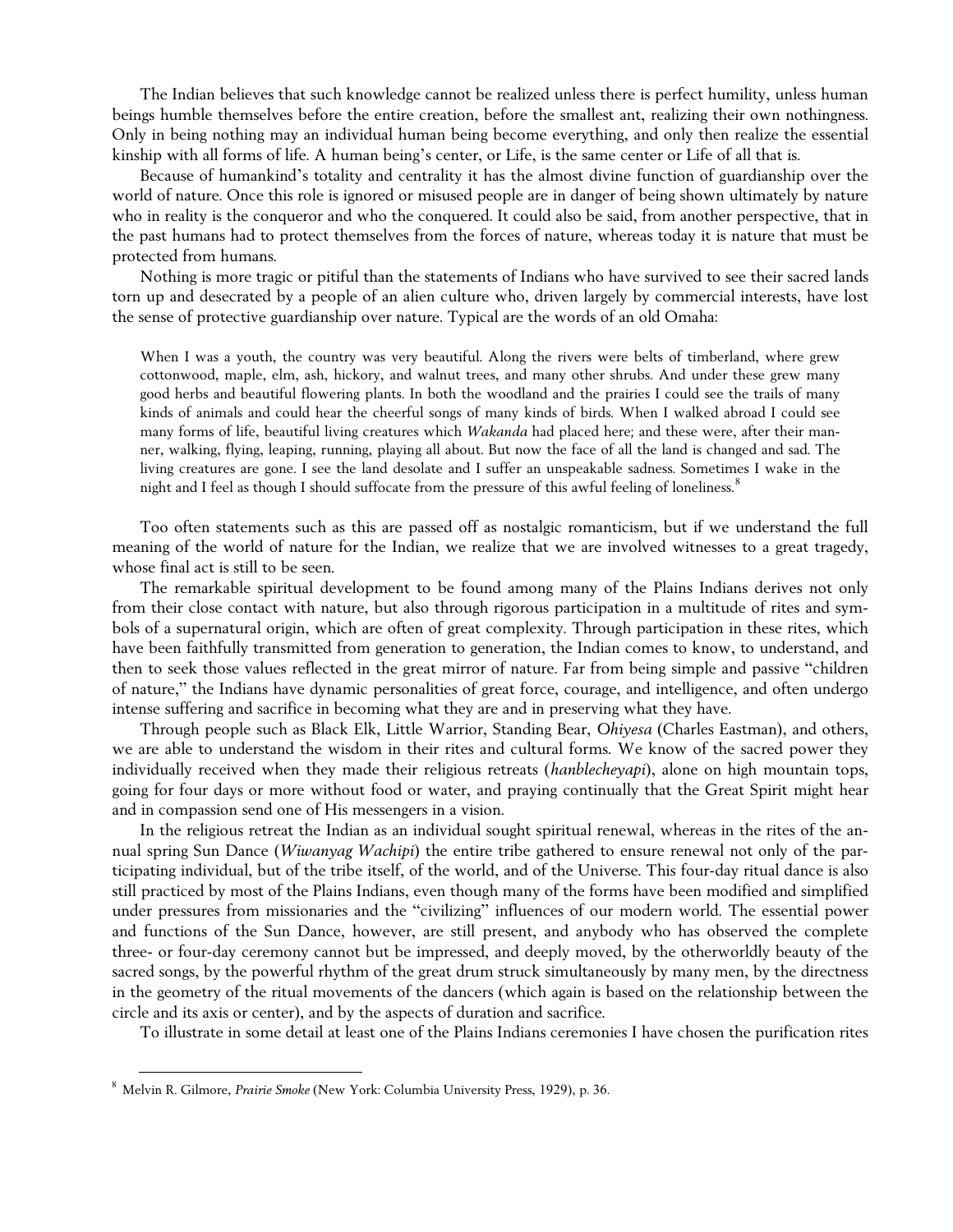of the sweat lodge, the *Inipi*. These rites are carried out in preparation for all the other major rites, and actually are participated in prior to any important undertaking. They are rites of renewal, or spiritual rebirth, in which each of the four elements—earth, air, fire, and water—contribute to the people's physical and psychical purification.

A small dome-shaped lodge is first made of bent willow saplings over which are placed buffalo hides, which make the little house tight and dark inside. Within the lodge, and at its center, there is a small pit containing rocks that have already been heated in a fire outside the lodge to the east. When the leader of the ceremony sprinkles water on these they give off steam, so that soon the lodge becomes intensely hot, and also fragrant from the aromatic sage strewn on the floor. Each of the materials in the lodge has its symbolic value, as does every detail of design and ritual usage.

Black Elk, among others, has explained that the lodge itself represents the Universe, with the pit at the center as the navel in which dwells the Great Spirit with His power, which is the fire. The willows that form the frame of the house represent all that grows from Mother Earth.

These too have a lesson to teach us, for in the fall their leaves die and return to the earth, but in the spring they come to life again. So, too, men die but live again in the real world of *Wakan-Tanka*, where there is nothing but the spirits of all things; and this true life we may know here on earth if we purify our bodies and minds, thus coming closer to *Wakan-Tanka* who is all-purity.[9](#page-6-0)

The rocks represent the earth, and also the indestructible and everlasting nature of *Wakan-Tanka*. The water, too, reflects values for the people to learn from:

When we use water in the sweat lodge we should think of *Wakan-Tanka* who is always flowing, giving His power and life to everything; we should even be as water which is lower than all things, yet stronger even than the rocks.<sup>[10](#page-6-1)</sup>

It is important to note that to the Plains Indian the material form of the symbol is not thought of as representing some *other* and higher reality, but *is* that reality in an image. The power or quality, therefore, that a particular form reflects may be transferred directly to the person in contact with it, and there is no need, as with modern Western people, for any mental or artificial "reconstruction." It may even be said that the Indian can be passive to the form, and is thus able to absorb, and become one with, its reflected power.

During the four periods of sweating within the lodge, prayers are recited, sacred songs are sung, and a pipe is ceremonially smoked four times by the circle of people. At the conclusion of the fourth and last period the door is opened so that "the light enters into the darkness, that we may see not only with our two eyes, but with the one eye which is of the heart, and with which we see and know all that is true and good." Going forth into the light from the house of darkness, in which all impurities have been left behind, represents human liberation from ignorance, from the ego, and from the cosmos. The person is now a renewed being entering symbolically into the world of light or wisdom.

There is in these rites an amazing completeness. In other great religions one, or sometimes two, of the elements are used for purification or consecration. Here four of the elements are present (one could include the fifth "element": ether) in such a powerfully interrelated manner that one cannot but believe that for each participating individual the goal, in varying degrees, must be achieved.

As a thread binds together, and is central to, each bead of a necklace, so is the sacred pipe central to all the Plains Indian ceremonies. The pipe is a portable altar, and a means of grace, that every Indian once possessed. He would not undertake anything of importance unless he had first smoked, concentrating on all that the pipe

<span id="page-6-0"></span><sup>9</sup> *The Sacred Pipe*, pp. 31-32.

<span id="page-6-1"></span><sup>10</sup> *The Sacred Pipe*, p. 31.